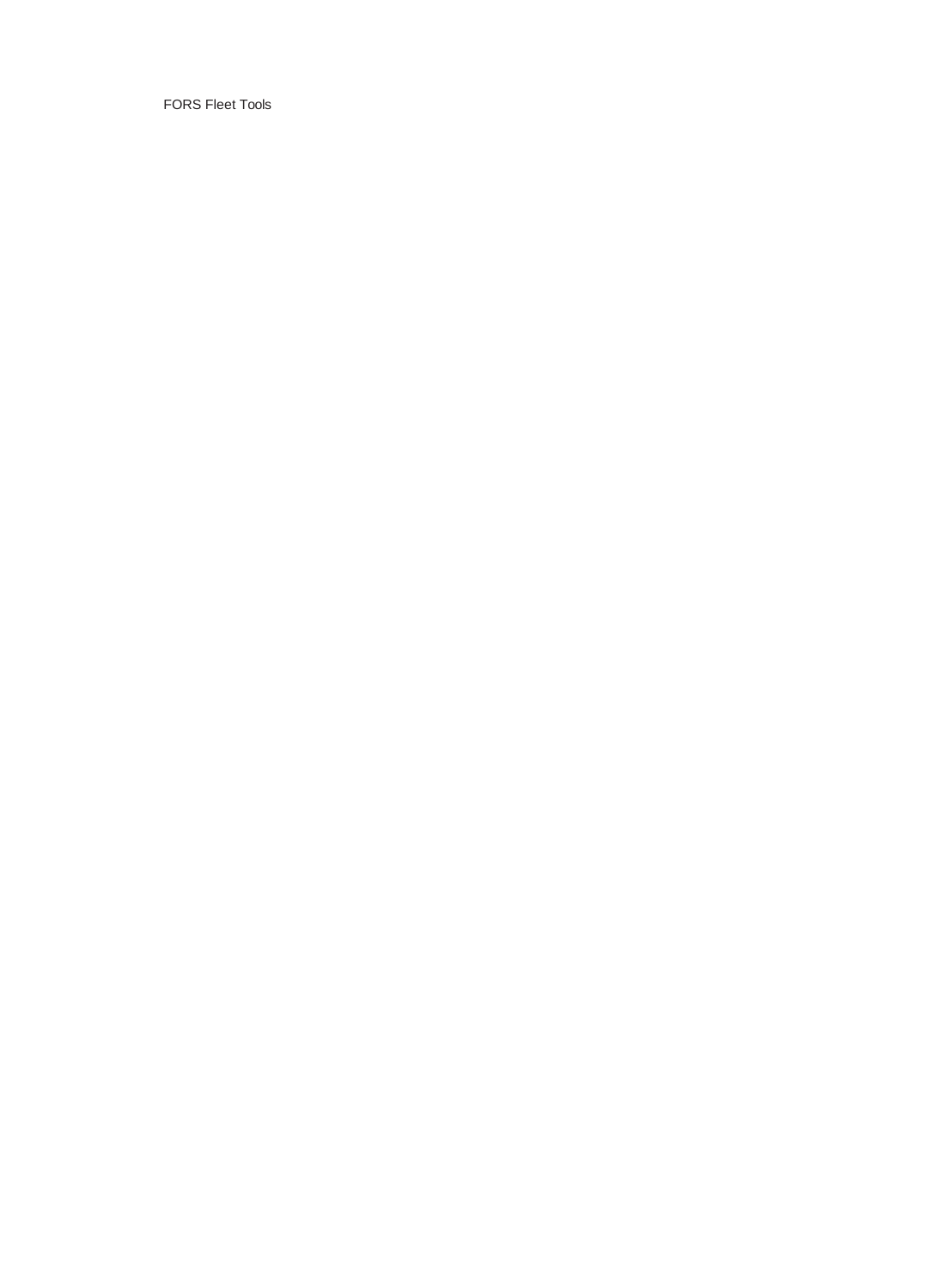## **Contents**

| 1                | <b>FORS Fleet Tools Overview</b>                    |                |
|------------------|-----------------------------------------------------|----------------|
| $\overline{2}$   | <b>Registering to access FORS Fleet Tools</b>       | $\overline{2}$ |
| 3                | <b>Using the Toolkits</b>                           | 4              |
| 4                | <b>Company info</b>                                 | 5              |
| 5                | <b>Vehicle Data</b>                                 | 6              |
| 6                | <b>Vehicle Safety Equipment</b>                     | 7              |
| $\overline{I}$   | <b>Driver Data</b>                                  | 8              |
| 8                | <b>Fuel use tracker</b>                             | 9              |
| 9                | <b>Summary report</b>                               | 10             |
| 10               | <b>Incident Data entry</b>                          | 10             |
| 11               | <b>Incident Tracker</b>                             | 11             |
| 12 <sub>2</sub>  | <b>PCN Data entry</b>                               | 12             |
| 13 <sup>°</sup>  | <b>PCN Tracker</b>                                  | 13             |
| 14               | <b>Submitting Silver or Gold evidence into FORS</b> | 13             |
|                  | evidencing systme                                   |                |
| 15 <sub>15</sub> | Import existing data                                | 17             |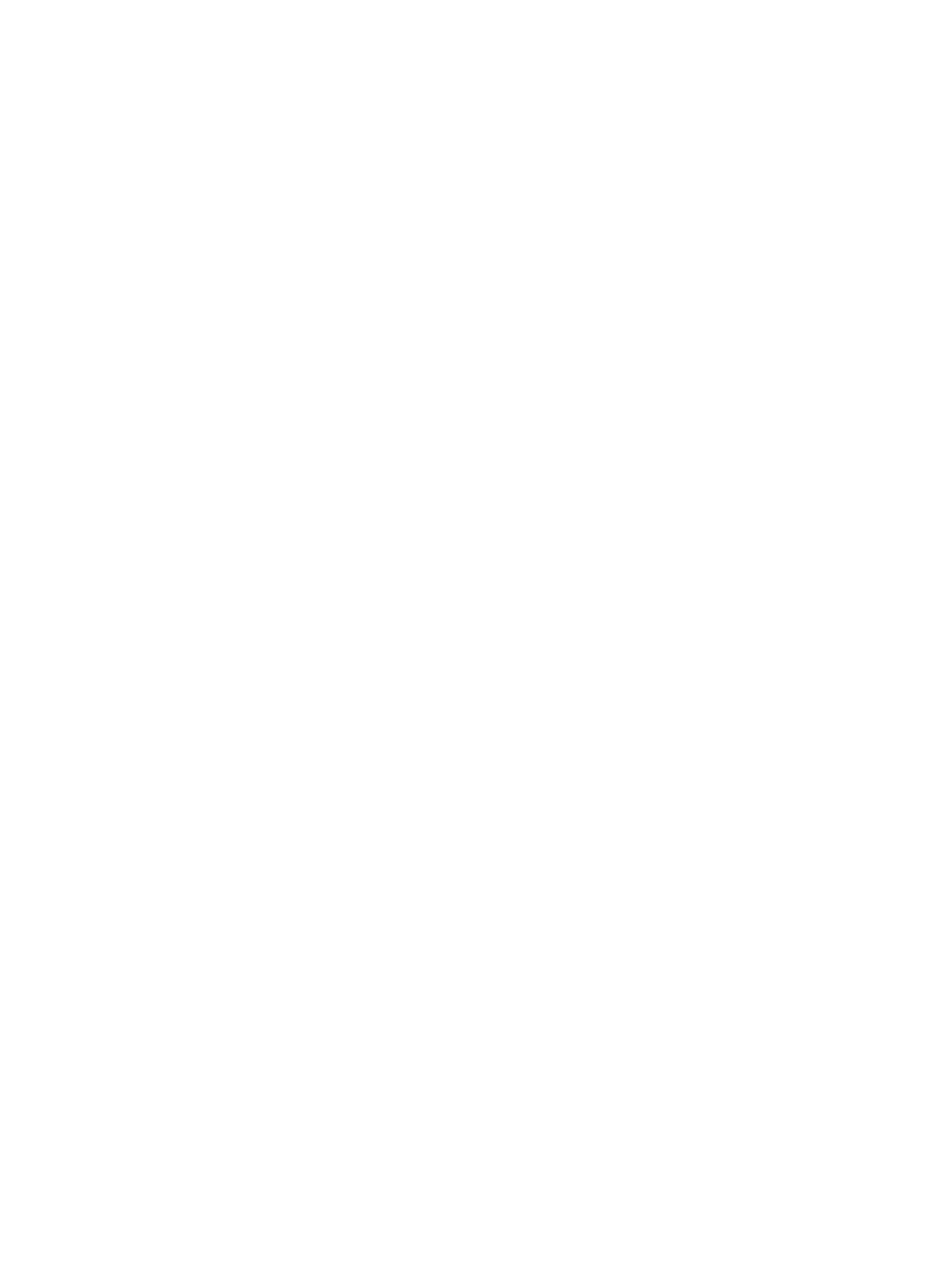#### <span id="page-4-0"></span>**1 FORS Fleet Tools Overview**

FORS Fleet Tools provide a hassle-free, consistent and reliable platform to support you in demonstrating how you meet specific safety and efficiency requirements as you progress through the FORS accreditation levels.

It allows you to collate data on your vehicle fleet to support its management. It may help you to identify areas for improvement, monitor progress towards efficiency, environmental and cost-saving goals or improve customer service.

The toolkits comprise of:

**A** A Fuel use tracker which allows you to record and track fuel usage. This will support evidencing of O2, S2, S3 and G2 requirements of the FORS Standard v5

**A** APenalty Charge Notice tracker which helps you to monitor, manage and reduce the number of penalties your business receives. This will support evidencing of M10, S2 and G2 requirements of the FORS Standard v5

**C** An Incident Tracker which helps you to record, track, monitor and any incidents that your drivers or vehicles are involved in. This will support evidencing of M10, V1, O3, S2 and G2 requirements of the FORS Standard v5

Silver and Gold evidencing system which will allow those going for a Silver or Gold audit to monitor requirements against the relevant checklist as well as to upload and store their evidence

You will also be able to download a summary report for each toolkit.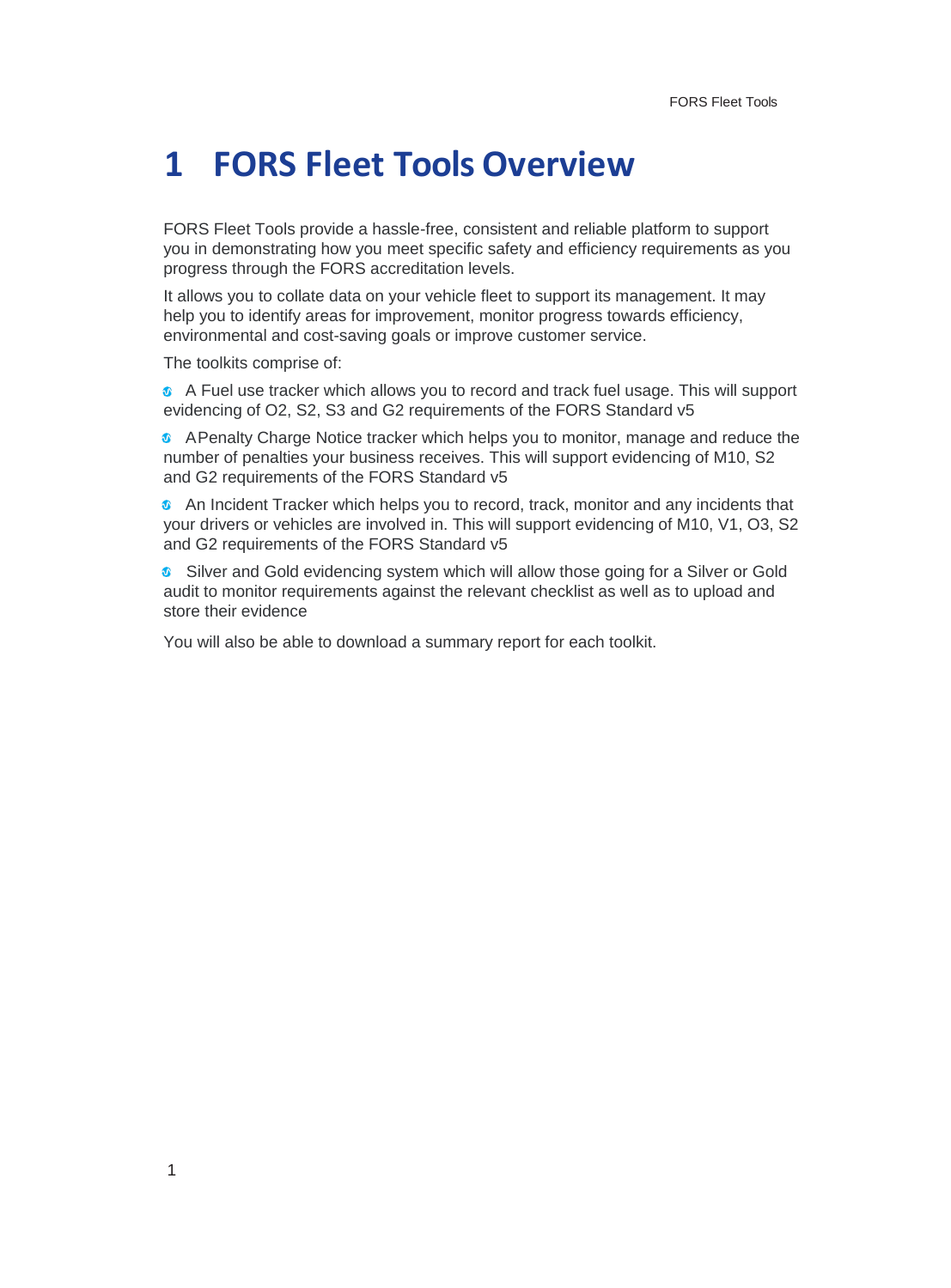# <span id="page-5-0"></span>**2 Registering to access FORS Fleet Tools**

To access the toolkits, you will need to register for a free FleetCheck account. You can create a FleetCheck account by visiting the FORS Fleet Tools web page at https:// [www.fors-online.org.uk/cms/fors-fleet-tools/ w](http://www.fors-online.org.uk/cms/fors-fleet-tools/)here you will see the page below.

| <b>HOME</b><br>OPERATORS -<br>CHAMPIONS -             | WHO'S ON BOARD?<br>08448 09 09 44 Addressed<br>enquiries@fors-online.org.uk:<br>SUPPLIERS -<br>VISITORS -<br><b>EXPLORE</b><br><b>FAQS</b>                                                                                                                                                                           | <b>TRAINING</b><br><b>TOOLKITS</b><br><b>REGISTER</b><br><b>LIDGIN</b><br>Search |
|-------------------------------------------------------|----------------------------------------------------------------------------------------------------------------------------------------------------------------------------------------------------------------------------------------------------------------------------------------------------------------------|----------------------------------------------------------------------------------|
|                                                       | <b>FORS FLEET TOOLS</b>                                                                                                                                                                                                                                                                                              |                                                                                  |
|                                                       | FORS FLEET TOOLS<br>FORS Fleet Tools is an online bank of key toolkits, designed to help operators collate and manage fleet data. To access the<br>toolkits, you will need a free FleetCheck account via the FORS FMS page.<br>CREATE YOUR FREE ACCOUNT HERE                                                         |                                                                                  |
|                                                       | Developed in collaboration with FORS Affinity Partner FleetCheck, the toolkits featured in FORS Fleet Tools will help FORS:<br>operators to record and identify specific areas for improvement, as well as monitor progress towards efficiency.<br>anvironmental and cost-saving goals and improve customer service. |                                                                                  |
|                                                       | FORS Fleet Tools includes three separate toolkits                                                                                                                                                                                                                                                                    |                                                                                  |
|                                                       |                                                                                                                                                                                                                                                                                                                      | <b>INCIDEN</b><br>TRACKER                                                        |
| Record and track<br>your fuel use with<br><b>BRSB</b> | Monitor, manage and<br>help reduce PCNs                                                                                                                                                                                                                                                                              | Track and monitor<br>incidents involving<br>drivers or vehicles.                 |

By clicking on 'create your free account here' button you will be taken to the FORS FMS registration page. Under the FORS Fleet Tools column in the table, you will see a button to register for FORS Fleet Tools.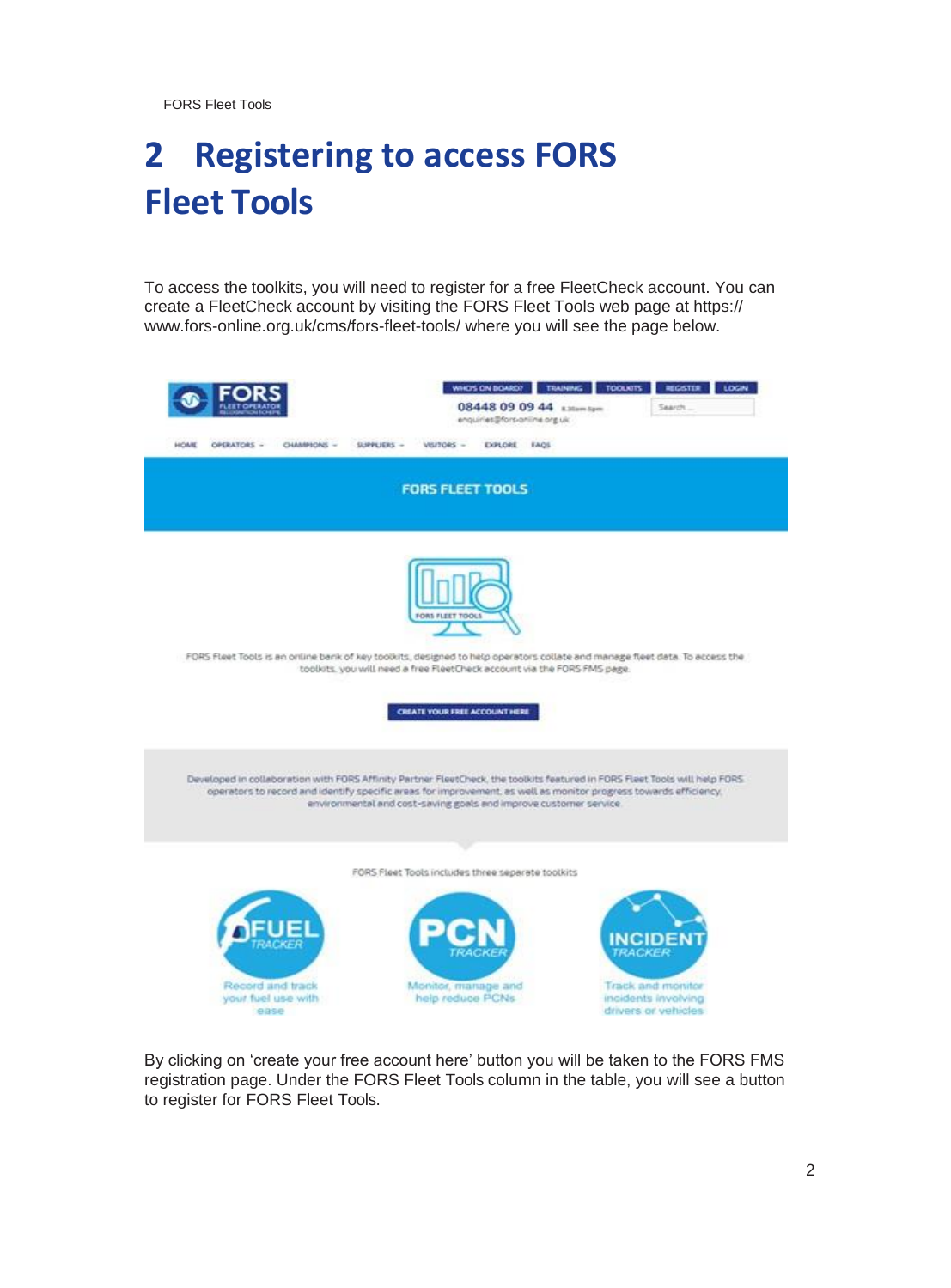| <b>FORS FMS</b>                                                                                                                                                                               |                                  |                                                                                                  |                                               |
|-----------------------------------------------------------------------------------------------------------------------------------------------------------------------------------------------|----------------------------------|--------------------------------------------------------------------------------------------------|-----------------------------------------------|
| Helping you to gain and maintain FORS Accreditation                                                                                                                                           |                                  |                                                                                                  |                                               |
| FORS fleet management system, powered by ReetCheck, delivers a comprehensive platform enabling complete vehicle, driver and organisation<br>management.                                       |                                  |                                                                                                  |                                               |
| FORS RMS delivers the todis you need to obtain and maintain your FORS accreditation. Its intuitive design suits fleets of all sises, providing a robi<br>audit trail and total peace of mind. |                                  |                                                                                                  |                                               |
| Management                                                                                                                                                                                    |                                  | Driver                                                                                           |                                               |
| FORS documentation<br>Document storage<br>· Transport infringements<br>· Vehicle fixed                                                                                                        |                                  | · Licensing<br>· Professional development<br>. Heath& Everight<br>· Driving Standards            |                                               |
| Vehicle<br>. Inspection and<br>maintenance planning<br>· Daily walk around checks<br>· Vehicle tex<br>Insurance                                                                               |                                  | <b>Operations</b><br>· Fuel emissions and air<br>ouality.<br>. Routing<br>Road traffic collaions |                                               |
| <b>Encomen and Feedures</b>                                                                                                                                                                   | <b>FORE First Tools</b><br>gern, | FOREFWE16<br><b>Venezues</b>                                                                     | FOR EFTER BY<br>tempora                       |
| Free set-up<br>beering \$10.00 per selected                                                                                                                                                   | x                                | x                                                                                                | s.                                            |
| ADMITTO all new FFT. Includinative imamagement. Incident management.<br>and RCN management toolides                                                                                           | ¥                                | ¥                                                                                                | s.                                            |
| Direct import of performance data to RDRS Sivenand Gold application<br>forms summa source                                                                                                     | s                                | s                                                                                                | $\mathcal{J}$                                 |
| Management-checklist to demonstrate which documents are required.                                                                                                                             | ×                                | x                                                                                                | s                                             |
| Safety data importing                                                                                                                                                                         | s                                | x                                                                                                | s                                             |
| Driver- checklist and reminders for when updates are required                                                                                                                                 |                                  | s                                                                                                | u.                                            |
| Vehicle-checklist that allows you to manage maintenance schedule and<br>provide customized reporting for audits                                                                               |                                  |                                                                                                  | d.                                            |
| Operations - checklist and recorts to support demonstration of<br>somaliance                                                                                                                  |                                  | s                                                                                                | s                                             |
| Free integrated drivers walk around applaligned to FORS requirements.<br>FORS PMS Mobile                                                                                                      |                                  | š                                                                                                | v                                             |
| Automatic set-up                                                                                                                                                                              | v                                | $\mathcal{L}$                                                                                    |                                               |
| Staff assistant flash                                                                                                                                                                         |                                  |                                                                                                  | st.                                           |
| <b>Free Trial pariod</b>                                                                                                                                                                      |                                  | 3 months                                                                                         | 1 month                                       |
| Cost                                                                                                                                                                                          | Free for all FORS<br>телент.     | 50% discount for 9<br>months                                                                     | 10% discounted<br>subscription per<br>vehicle |

Once you click on this button you will receive a separate email from FleetCheck shortly after enabling you to register and set up your account followed by a link to access FORS Fleet Tools.

Once registered you will be provided with the link to access FORS Fleet Tools.

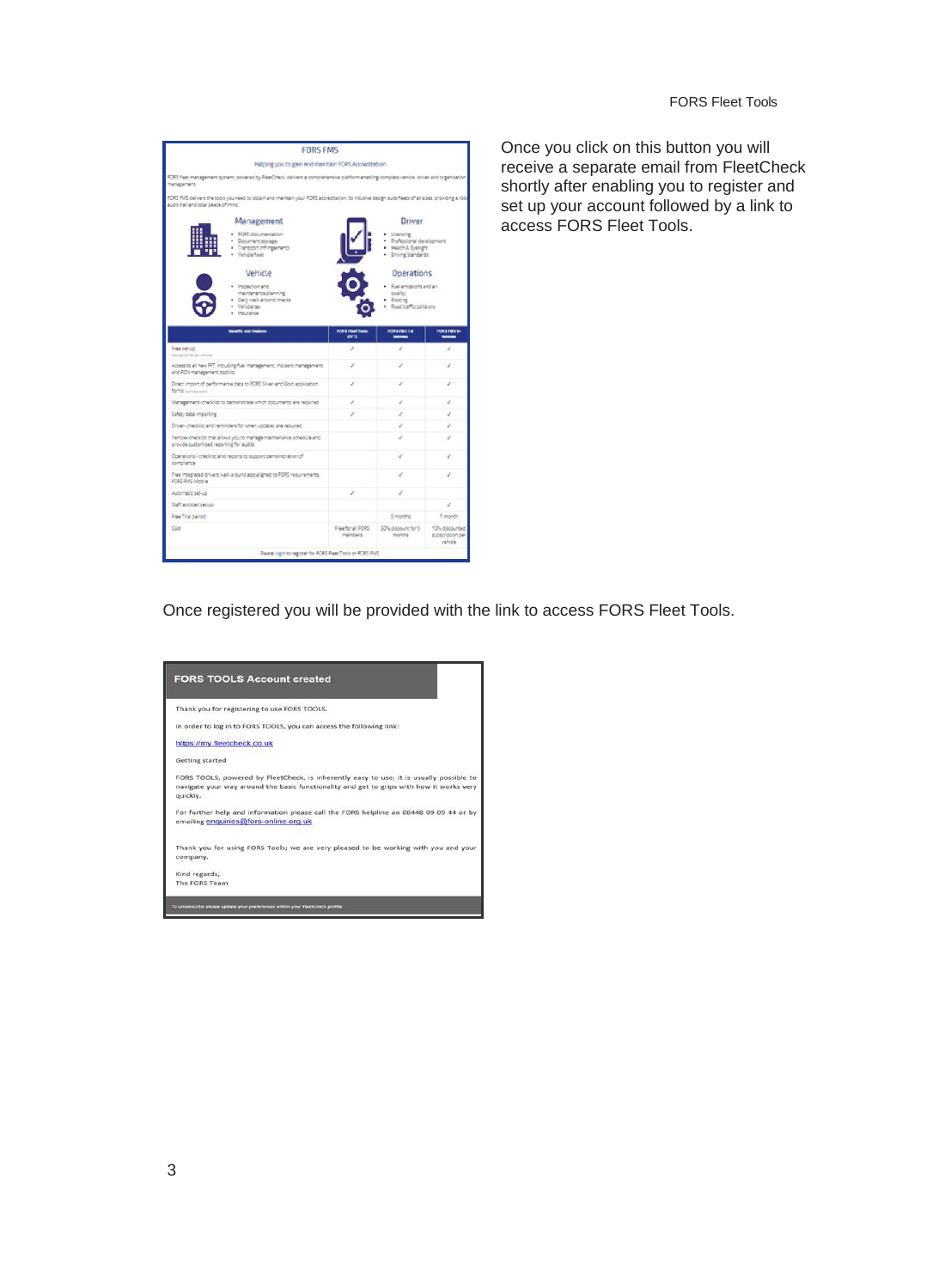# <span id="page-7-0"></span>**3 Using the Toolkits**

To navigate through the toolkits please use the section tab on the top right-hand corner of this page.

| <b>INTRODUCTION</b>                                                                                                                                                                                                                                                      | RETURN TO CMS  Logo<br><b>Sections tab</b><br>SECTION: Welcome                                                                                             |
|--------------------------------------------------------------------------------------------------------------------------------------------------------------------------------------------------------------------------------------------------------------------------|------------------------------------------------------------------------------------------------------------------------------------------------------------|
|                                                                                                                                                                                                                                                                          | <b>WELCOME</b>                                                                                                                                             |
|                                                                                                                                                                                                                                                                          |                                                                                                                                                            |
| Welcome to FDRS toolkits online. The toolkits provide a hassle free, consistent and reliable platform to support you in demonstrating how you meet.<br>specific environmental, safety and efficiency requirements as you progress through the FORS accreditation levels. |                                                                                                                                                            |
| efficiency, environmental and cost-saving goals or improve customer service.                                                                                                                                                                                             | It allows you to collate data on your vehicle fleet to support its management. It may help you to identify areas for improvement, monitor progress towards |

Each page heading has a question mark help icon which you can hover your mouse over to view guidance.

| <b>COMPANY INFO</b> | <b>VEHICLE DATA</b> | <b>MARKEY MARKED BY</b><br><b>EQUIPMENT</b> | 399-482012-12020<br><b>DRIVER DATA</b>           |                         |
|---------------------|---------------------|---------------------------------------------|--------------------------------------------------|-------------------------|
|                     |                     |                                             | <b>VEHICLE DATA</b>                              | Question mark help icon |
|                     |                     |                                             | 1000123330030442042542<br>ADD A NEW VEHICLE<br>v |                         |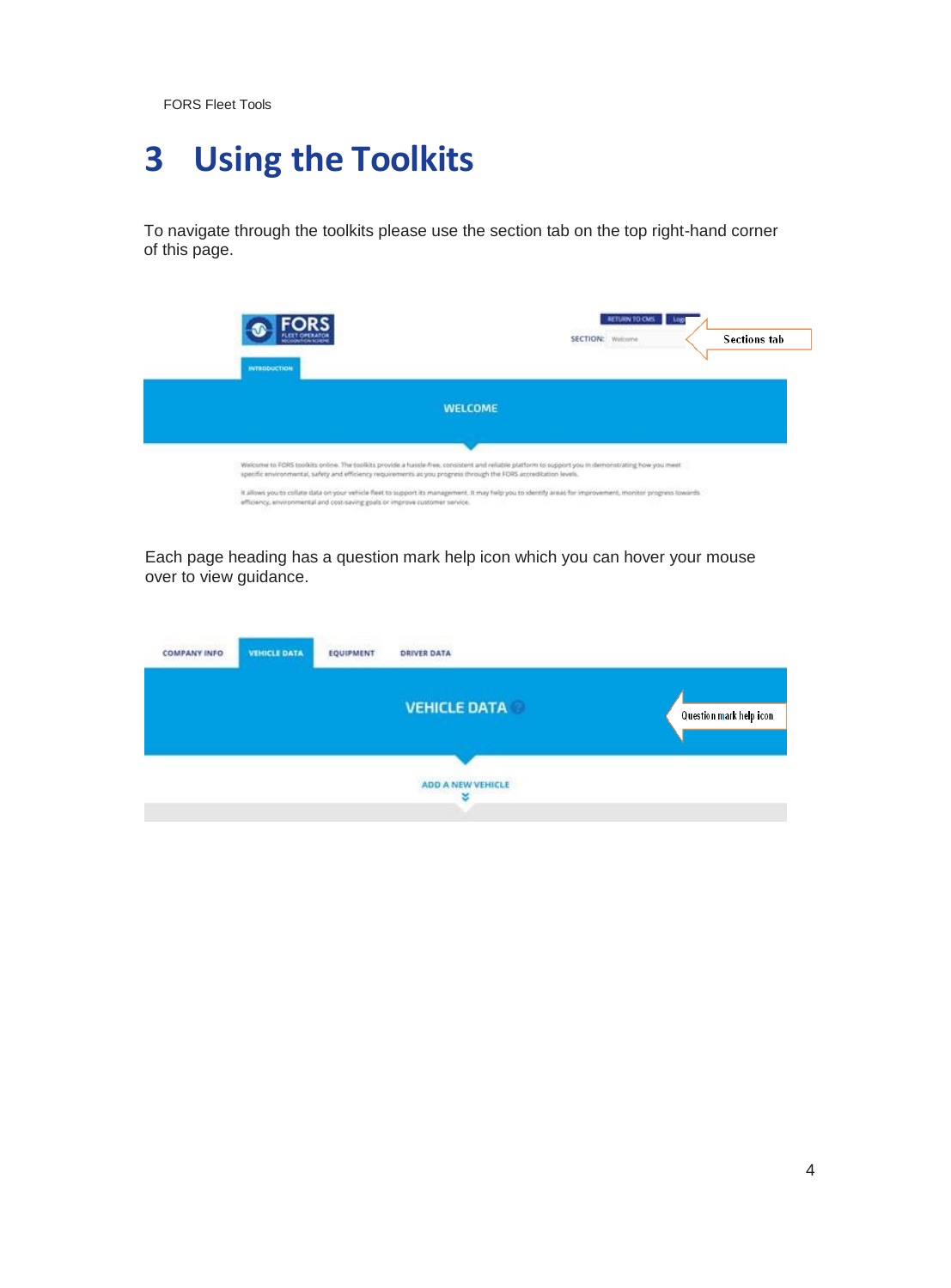## <span id="page-8-0"></span>**4 Company Info**

To enable the full features of the toolkits we require you to enter your Company Information in the form.

|                     | <b>FLEET OPERATOR</b><br>RECONFIGN SCHEME |                  |                                                                                                                                                   | <b>SECTION:</b> Fleet Data |  |
|---------------------|-------------------------------------------|------------------|---------------------------------------------------------------------------------------------------------------------------------------------------|----------------------------|--|
| <b>COMPANY INFO</b> | <b>VEHICLE DATA</b>                       | <b>EQUIPMENT</b> | <b>DRIVER DATA</b>                                                                                                                                |                            |  |
|                     |                                           |                  | <b>COMPANY INFO</b>                                                                                                                               |                            |  |
|                     |                                           |                  |                                                                                                                                                   |                            |  |
|                     |                                           |                  |                                                                                                                                                   |                            |  |
|                     |                                           |                  | To enable the full features of the toolkits we require you to enter your company data in the form below.                                          |                            |  |
|                     |                                           |                  | Once you have entered your company data you will need to go to the Vehicle and driver data sections to review and add any additional information. |                            |  |
| FORS ID             |                                           |                  | Company Name                                                                                                                                      |                            |  |

Once you have entered your company data you will need to go to the Vehicle and driver data sections to review and add any additional information.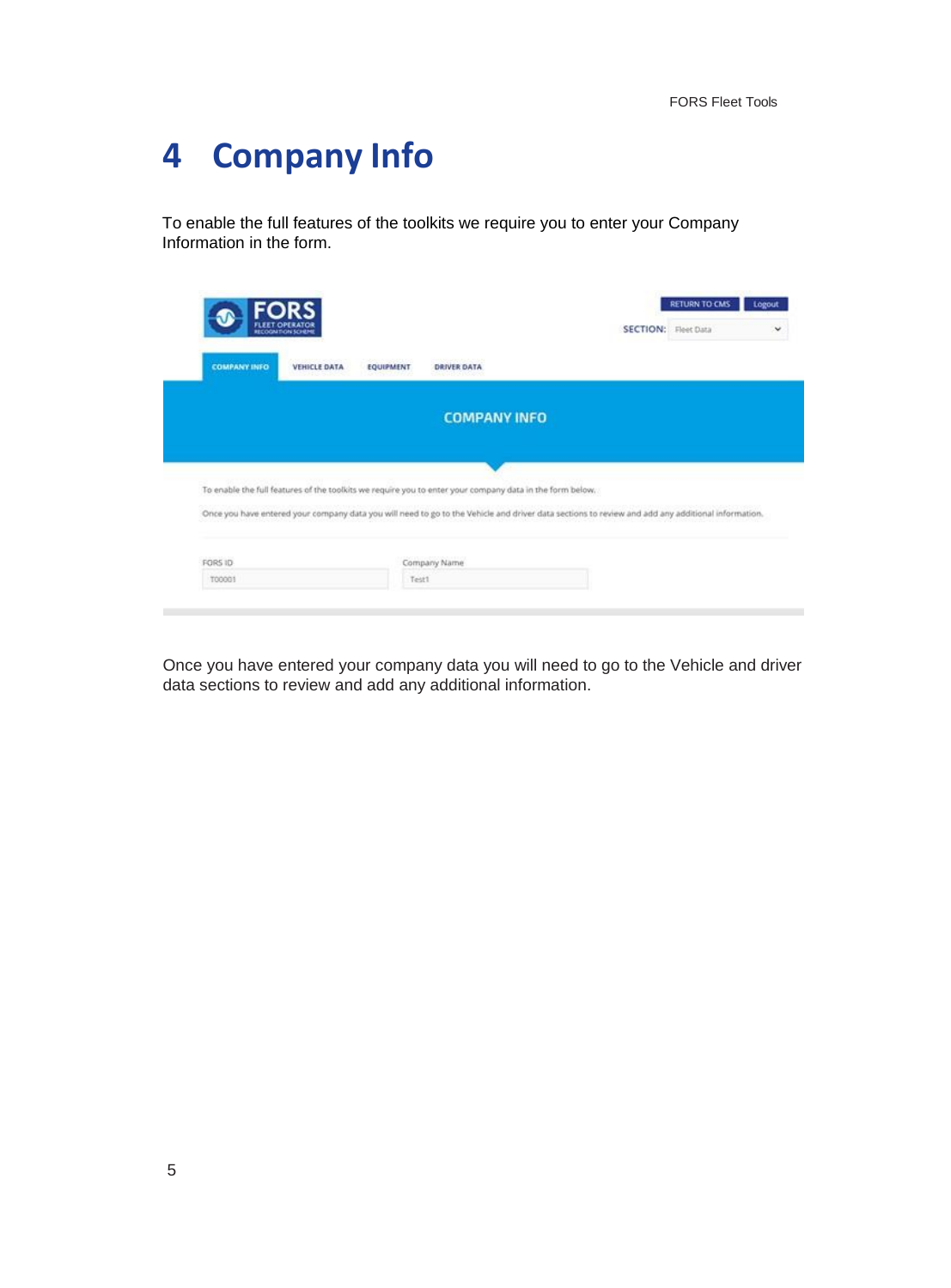## <span id="page-9-0"></span>**5 Vehicle data**

You can add, view and edit your vehicle data to the toolkits system. Data includes:

- $\bullet$ Registration
- Vehicle type  $\bullet$
- $\bullet$ Euro Standard
- Year of Manufacture  $\bullet$

| <b>COMPANY INFO</b> | <b>VEHICLE DATA</b>                    | EQUIPMENT               | <b>DRIVER DATA</b>     |                   |                            |                                 |               |               |
|---------------------|----------------------------------------|-------------------------|------------------------|-------------------|----------------------------|---------------------------------|---------------|---------------|
|                     |                                        |                         | <b>VEHICLE DATA</b>    |                   |                            |                                 |               |               |
|                     |                                        |                         | ADD A NEW VEHICLE<br>¥ |                   |                            |                                 |               |               |
| Page Length         | ×<br>10                                | EXPORT                  | <b>VEHICLES</b>        |                   | Search                     |                                 |               | <b>SEARCH</b> |
| <b>Registration</b> | <b>Vehicle Type</b>                    | Euro<br><b>Standard</b> | Year of<br>Manufacture | Fuel<br>Type      | Current<br><b>Odometer</b> | <b>Odometer</b><br><b>Units</b> | Not in<br>Use |               |
| <b>FORS 1234</b>    | Coach: 17 passenger<br>seats and over. | Euro 5                  | 2013<br>383 B          | Diesel<br>2007.AZ |                            | Mileage                         | e             | Edit          |
| LX18 UDD            | Car: up to 8 passenger<br>seats        | EuroStandard            | 2018                   |                   | 102000                     |                                 | ۰             | Edit          |

To add a new vehicle simply click on the 'add a new vehicle' tab.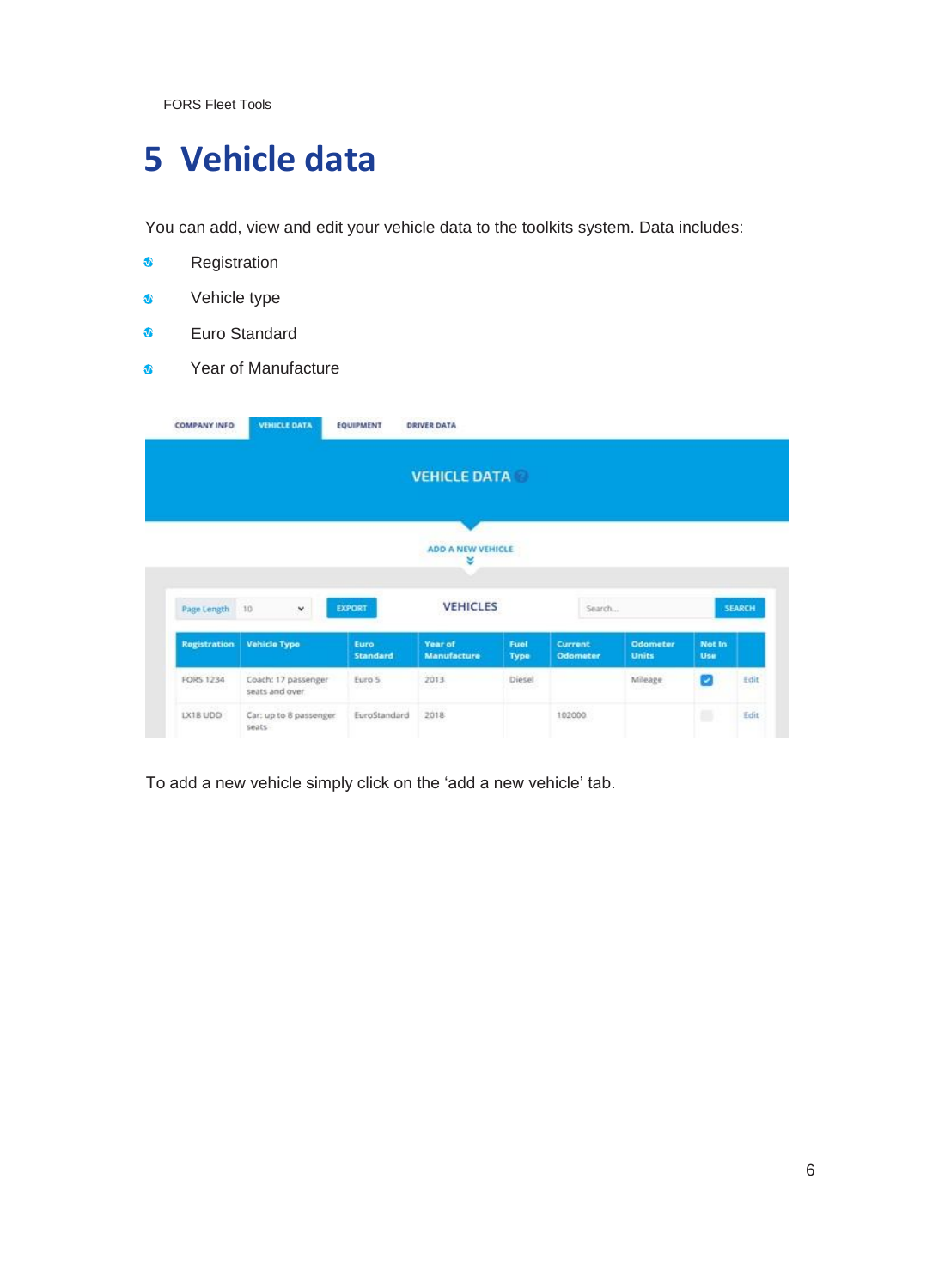## <span id="page-10-0"></span>**6 Vehicle Safety Equipment**

You can also record safety equipment fitted to your vehicle by clicking on equipment and add new equipment tabs. This will allow you to assign safety equipment by date and by location on the vehicle.

| <b>COMPANY INFO</b>   | <b>VEHICLE DATA</b>  | <b>EQUIPMENT</b> | <b>DRIVER DATA</b> |                              |          |        |
|-----------------------|----------------------|------------------|--------------------|------------------------------|----------|--------|
|                       |                      |                  |                    | <b>EQUIPMENT</b>             |          |        |
|                       |                      |                  |                    |                              |          |        |
| Vehicle               |                      | Date Assigned    |                    | Location on Vehicle          |          |        |
|                       | v                    |                  | a                  |                              |          |        |
| Equipment Description |                      |                  |                    |                              |          |        |
|                       |                      |                  |                    | ADD EQUIPMENT<br>CLOSE<br>Ŕ, |          |        |
| Page Length           | $\checkmark$<br>10   | EXPORT           |                    | <b>EQUIPMENT</b>             | Search   | SEARCH |
|                       |                      |                  |                    |                              |          |        |
| Vehicle               | <b>Date Assigned</b> |                  | <b>Description</b> |                              | Location |        |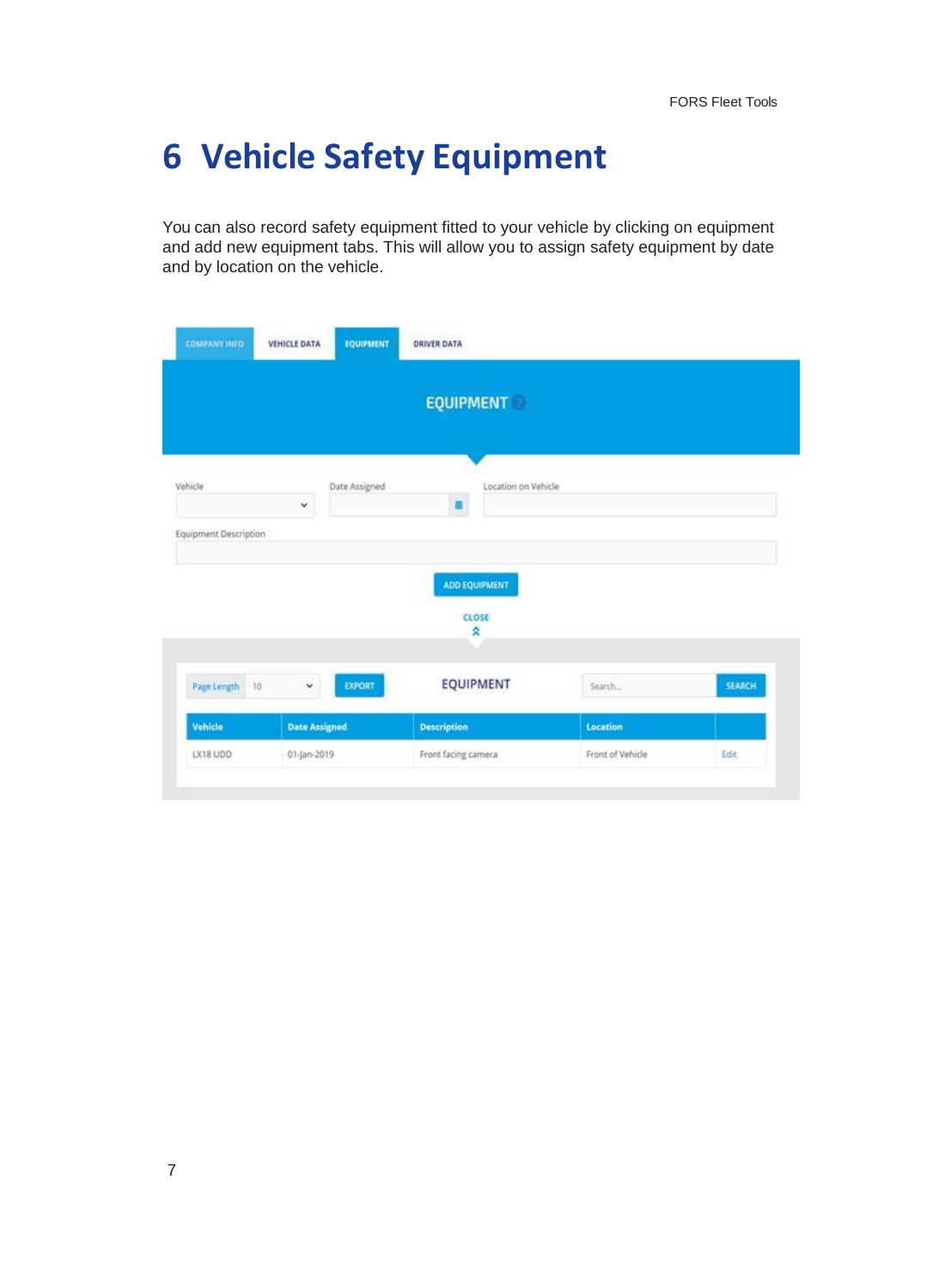### <span id="page-11-0"></span>**7 Driver Data**

You can add, view and edit your driver data to the toolkits system. Data includes:

- Driver name  $\bullet$
- License number  $\bullet$
- Expiry date  $\bullet$
- License categories  $\bullet$

|                    |                       | <b>DRIVER DATA</b>           |                           |                          |
|--------------------|-----------------------|------------------------------|---------------------------|--------------------------|
| First Name         | Surname               | Licence Number               |                           | Licence Expiry Date<br>首 |
| Licence Categories |                       |                              |                           |                          |
|                    |                       |                              |                           |                          |
|                    | BE                    | C1<br>日<br>CIE<br>ADD DRIVER | C                         | CE                       |
|                    |                       | CLOSE<br>즛                   |                           |                          |
| Page Length 10     | $\check{~}$<br>EXPORT | <b>DRIVERS</b>               | Search                    | <b>SEARCH</b>            |
| 匠<br><b>Driver</b> | <b>Licence No</b>     | <b>Expiry Date</b>           | <b>Licence Categories</b> |                          |
| John Smith         |                       |                              |                           |                          |
| Paul Smith         |                       |                              |                           |                          |

To add a new driver simply click on the 'add a new driver' tab.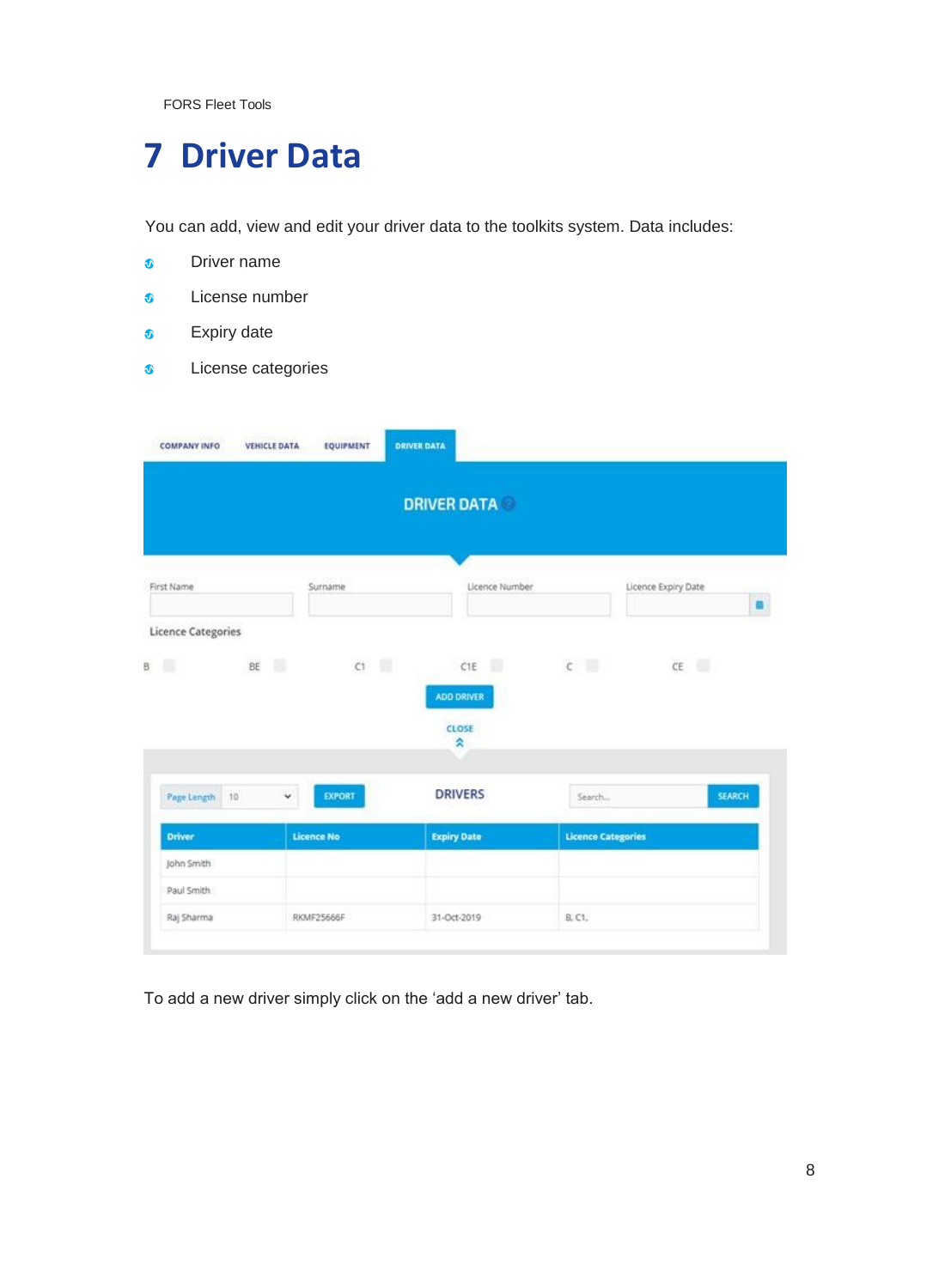#### <span id="page-12-0"></span>**8 Fuel use tracker**

The FORS Fuel Use Tracker is designed to be easy to use and update - to make it as simple as possible to monitor the fuel use of your vehicles. You can add, view and edit the volume of Fuel used by each vehicle. Data includes:

- $\ddot{\textbf{v}}$ Purchase date,
- $\ddot{\textbf{v}}$ Distance travelled in London
- $\ddot{\textbf{v}}$ Odometer reading
- Fuel price units  $\mathbf{v}$

|                               | <b>FUEL USE TRACKER</b><br><b>SUMMARY REPORTS</b> |                                    |                          |                    |                        |               |
|-------------------------------|---------------------------------------------------|------------------------------------|--------------------------|--------------------|------------------------|---------------|
|                               |                                                   |                                    | <b>FUEL USE TRACKER</b>  |                    |                        |               |
| Registration Number.          |                                                   | Purchase Date                      |                          | Fuel Used          |                        |               |
|                               |                                                   | $\dot{\phantom{a}}$<br>02-Jan-2019 |                          | <b>ILE</b>         |                        | Litres        |
| Distance Traveled In London   |                                                   | Odometer                           |                          |                    | Fuel Unit Price        |               |
|                               |                                                   | m.                                 |                          | Miles <sup>1</sup> |                        | Perice        |
|                               |                                                   |                                    | <b>ADD FUEL</b><br>CLOSE |                    |                        |               |
|                               | $\checkmark$<br>$10^{1}$                          | <b>EXPORT</b>                      | 奕<br><b>FUEL</b>         | Search             |                        | <b>SEARCH</b> |
| Page Length<br><b>Vehicle</b> | <b>TransactionDate</b>                            | <b>Fuel Used</b>                   | <b>Distance London %</b> | <b>Odometer</b>    | <b>Fuel Unit Price</b> |               |
| LX18 UDD                      | 01-Jul-2018                                       | 300                                | $\circ$                  | 30000              | 20000                  | Edit          |
| LX18 UDD                      | 01-Jul-2018                                       | 300                                | o.                       | 30000              | 20000                  | Edit          |
| LX18 UDO                      | 01-Jul-2018                                       | 300                                | $\alpha$                 | 30000              | 20000                  | Edit          |
| LX18 UDO                      | 01-jul-2018                                       | 300                                | Ü,                       | 30000              | 20000                  | Edit          |

To add fuel usage data simply click on the 'add Fuel' tab.

Data will only be automatically completed for a vehicle's fuel use once at least two entries have been made. This is because the spreadsheet uses the odometer reading to calculate the distance travelled - and so it only has a previous reading to compare with a vehicle's second fuel use entry onwards.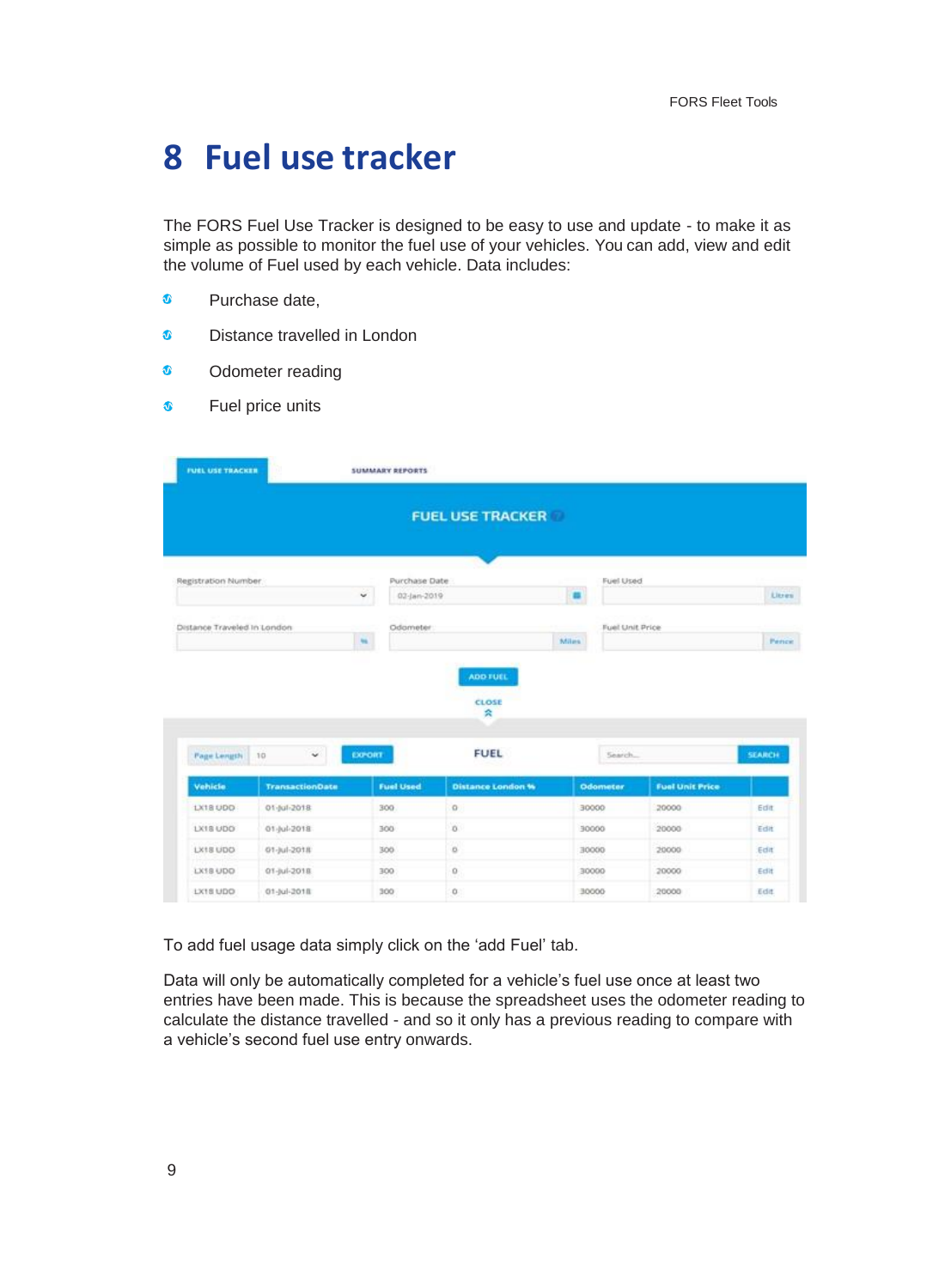#### <span id="page-13-0"></span>**9 Summary report**

To monitor fuel use you can download a PDF report which shows data from your desired baseline date. This allows you to analyse the data for any particular vehicle - or for your entire fleet - for any single month.

| <b>FUEL USE TRACKER</b> | <b>SUMMARY REPORTS</b>    |              |   |                        |   |                           |
|-------------------------|---------------------------|--------------|---|------------------------|---|---------------------------|
|                         |                           |              |   | <b>SUMMARY REPORTS</b> |   |                           |
| Report Type             |                           |              |   |                        |   |                           |
| Monthly Summary         | $\boldsymbol{\mathrm{v}}$ |              |   |                        |   |                           |
| Vehicle<br>All Vehicles | $\boldsymbol{\mathrm{v}}$ | Start Date * | 曲 | End Date *             | ä | London Use Only<br>$\Box$ |
|                         |                           |              |   | <b>RUN REPORT</b>      |   |                           |

### <span id="page-13-1"></span>**10 Incident Data Entry**

You can add, edit, view and monitor vehicle or driver incidents. Data includes:

- $\bullet$ Vehicle registration
- $\ddot{\textbf{v}}$ Incident dates
- Fatal Incidents  $\ddot{\textbf{v}}$
- $\bullet$ Serious Incidents
- $\bullet$ Slight Incidents
- $\bullet$ Damage only Incidents
- RIDDOR reportable  $\bullet$
- Third part costs $\bullet$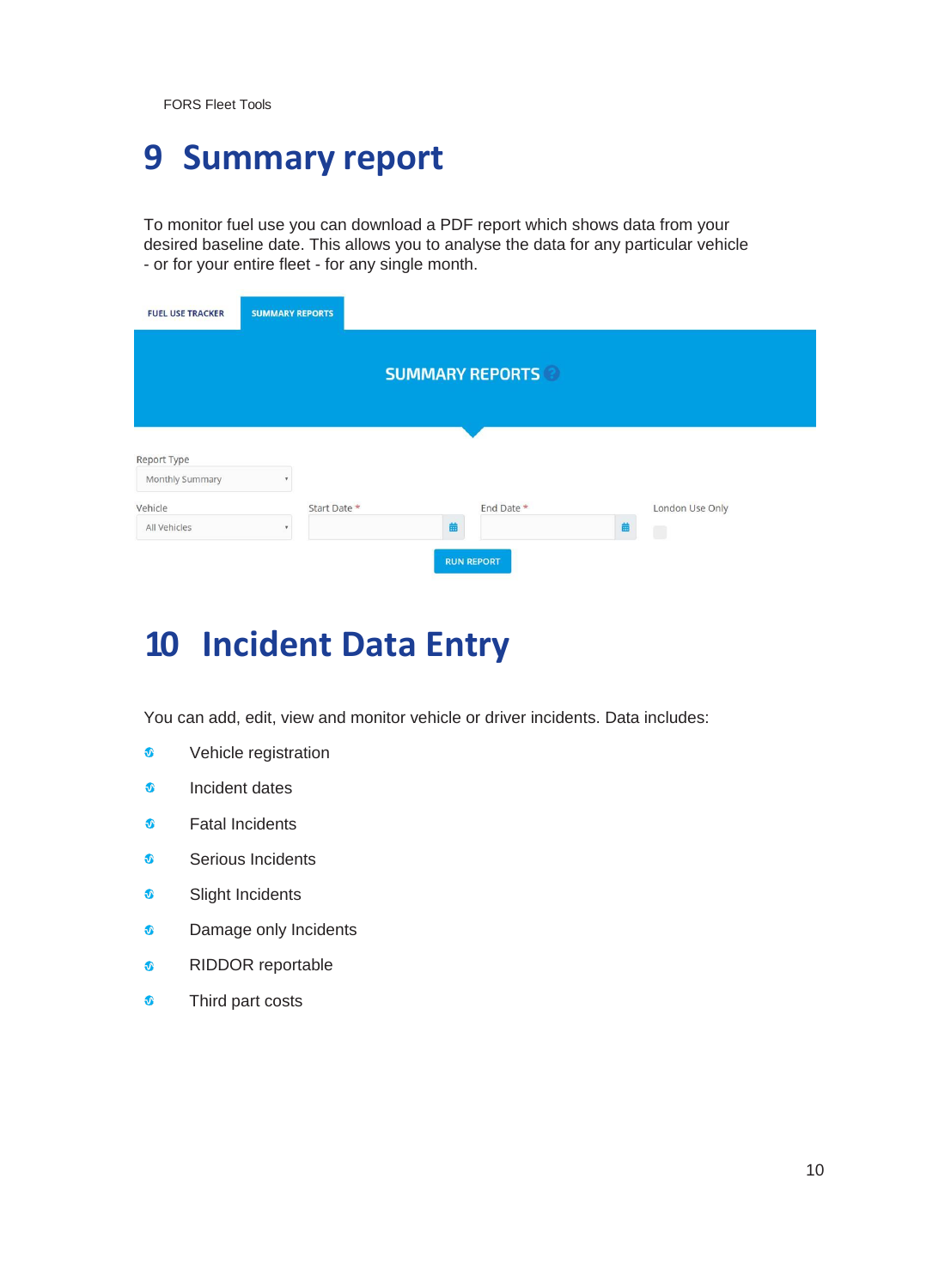|                                                                        |                              |                      | <b>INCIDENT DATA ENTRY</b>  |               |                          |               |
|------------------------------------------------------------------------|------------------------------|----------------------|-----------------------------|---------------|--------------------------|---------------|
| Registration Number                                                    |                              | Incident Date        | Incident Type               |               | Third Party Costs        |               |
|                                                                        | v                            | п                    | Fatal.                      | $\checkmark$  | $\mathsf{E}$             |               |
|                                                                        |                              |                      | ADD INCIDENTS<br>CLOSE<br>× |               |                          |               |
|                                                                        | $\checkmark$<br>10           | EXPORT               | <b>INCIDENTS</b>            | Search        |                          | <b>SEARCH</b> |
|                                                                        | <b>Vehicle Type</b>          | <b>Incident Date</b> | <b>IncidentType</b>         | <b>RIDDOR</b> | <b>Third Party Costs</b> |               |
|                                                                        | Car: up to 8 passenger seats | 12-Dec-2018          | Slight                      | o             | 200                      | Edit          |
|                                                                        | Car: up to 8 passenger seats | 10-Dec-2018          | Damage Only                 | ۰             | ö                        | Edit          |
| Page Length<br><b>Registration</b><br>LX18 UDD<br>LX18 UDD<br>LXS4 PPU |                              | 19-Dec-2018          | Damage Only                 | ø             | 1234123                  | Edit          |

To add Incident data simply click on the 'Add Incident' tab.

## <span id="page-14-0"></span>**11 Incident Tracker**

To monitor incidents, you can download a PDF report which shows incidents from your desired baseline date

| computations in district.<br><b>INCIDENT ENTRY</b> | <b>INCIDENT TRACKER</b> | <b>VENNOCHTK-WITH</b><br><b>INSTRUCTORY/GR</b><br><b>PCN TRACKER</b><br><b>PCN ENTRY</b> |             |  |
|----------------------------------------------------|-------------------------|------------------------------------------------------------------------------------------|-------------|--|
|                                                    |                         | <b>INCIDENT TRACKER</b>                                                                  |             |  |
| Registration Number                                |                         | From Date                                                                                | To Date     |  |
| LX18 UDD                                           | ù.                      | 01-jan-2018                                                                              | 31-Dec-2018 |  |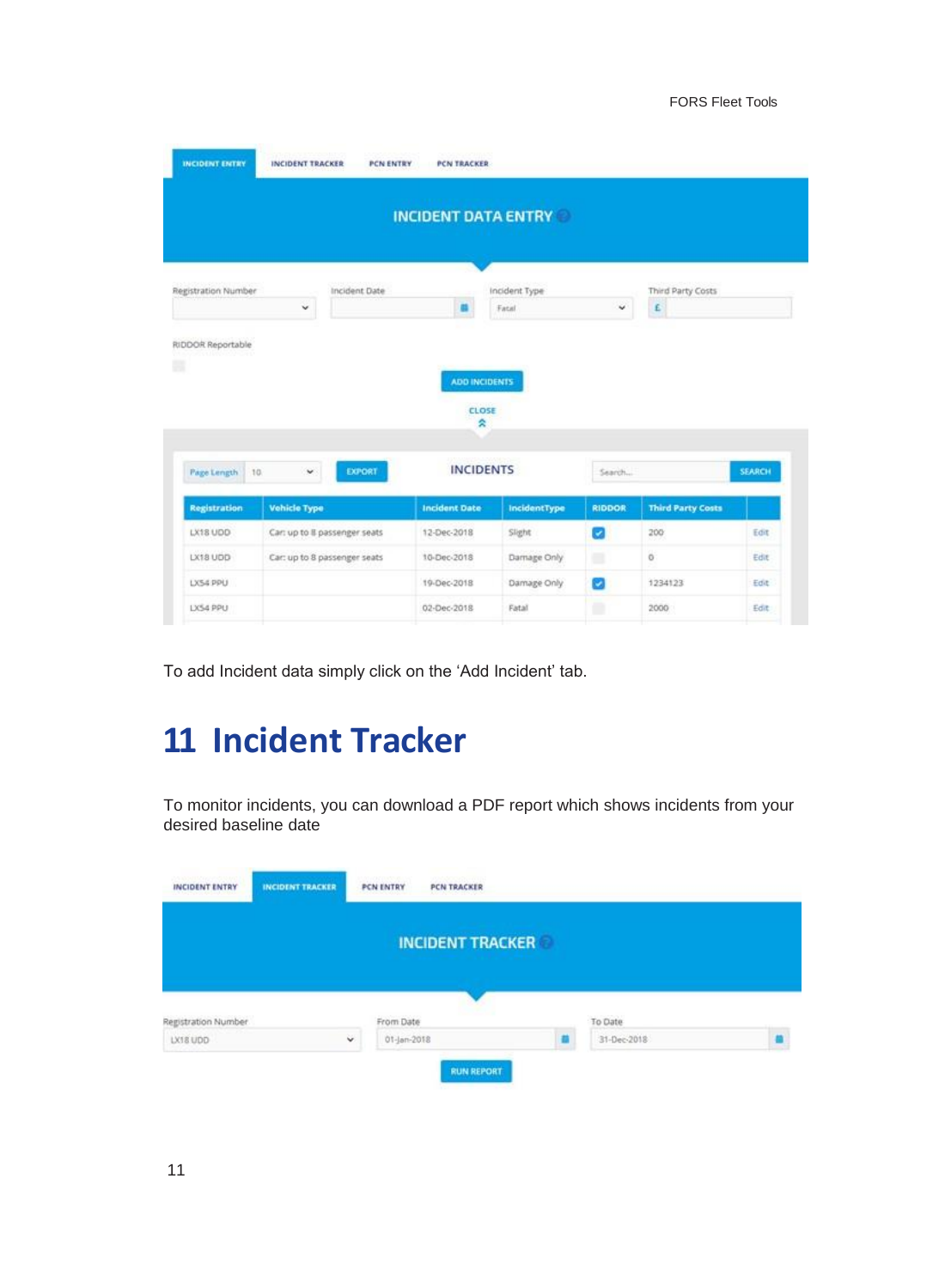# <span id="page-15-0"></span>**12 PCN Data Entry**

You can add, edit, view and monitor PCN data by each vehicle and driver. Data includes:

- $\bullet$ Vehicle registration
- $\bullet$ Driver details
- $\bullet$ PCN dates
- $\bullet$ London Lorry control PCN
- Congestion PCN  $\bullet$
- $\bullet$ Moving traffic PCN
- $\bullet$ Loading/parking PCN

|                    |                     |                              | <b>PCN DATA ENTRY</b> |                 |                      |               |
|--------------------|---------------------|------------------------------|-----------------------|-----------------|----------------------|---------------|
|                    |                     |                              |                       |                 |                      |               |
| stration Number    |                     | Driver.                      | PCN Date              |                 | PCN Type             |               |
|                    | $\omega$            |                              | v                     |                 | п<br>Loading/Parking | ×,            |
|                    |                     |                              | ADD PCN<br>CLOSE      |                 |                      |               |
|                    |                     |                              |                       |                 |                      |               |
|                    |                     |                              | R                     |                 |                      |               |
| 10.<br>Page Length | ۳                   | <b>EXPORT</b>                | <b>PCNS</b>           | Search          |                      | <b>SEARCH</b> |
| Registration       | <b>Vehicle Type</b> |                              | <b>Driver</b>         | <b>PCN Date</b> | PCN Type             |               |
| DOM B LOD          |                     | Car: up to 8 passenger seats | Paul Smith            | 11-Dec-2018     | Lorry Control        | Edit          |

To add PCN data simply click on the 'Add PCN's' tab.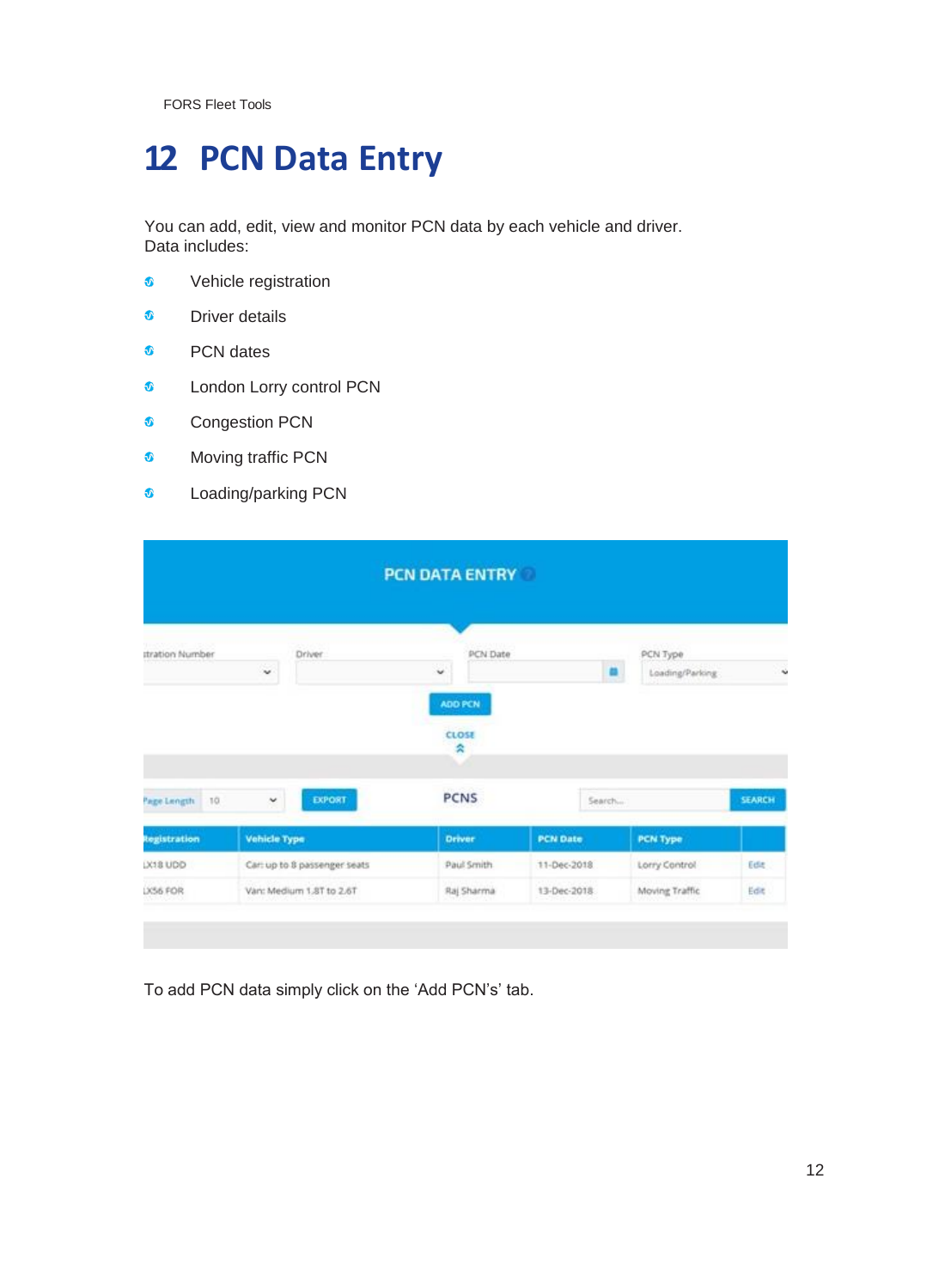## <span id="page-16-0"></span>**13 PCN Tracker**

To monitor PCN's you can download a Pdf report which shows PCN's from your desired Vehicle or driver and baseline date.

# <span id="page-16-1"></span>**14 Submitting Silver or Gold evidence into FORS**

For those going for a Silver or Gold audit, you can monitor your progress against the requirements using the Silver and Gold checklists and there is a function to upload, store and submit your Silver and Gold performance data into to the FORS evidencing system.

To use this function simply navigate to the Evidencing tab add your audit period by clicking on the 'Add audit period' tab. You then need to enter your planned audit submission date and intended level in the boxes and click on the 'add new audit period' button.

|                                 | <b>EVIDENCING</b>               |   |                                                                                                |
|---------------------------------|---------------------------------|---|------------------------------------------------------------------------------------------------|
| Planned Audit Submission Date * | Intended Level *                |   | Looking to maintain the FORS Standard?                                                         |
|                                 | Silver.<br>ADD NEW AUDIT PERIOD | Y | FORS Fleet Management<br>₿<br>System (FORS FMS) has<br>been tailored to support<br>your needs. |
|                                 |                                 |   | <b>FIND OUT MORE</b>                                                                           |

You will then be able to view your audit period in the table at the bottom of the page.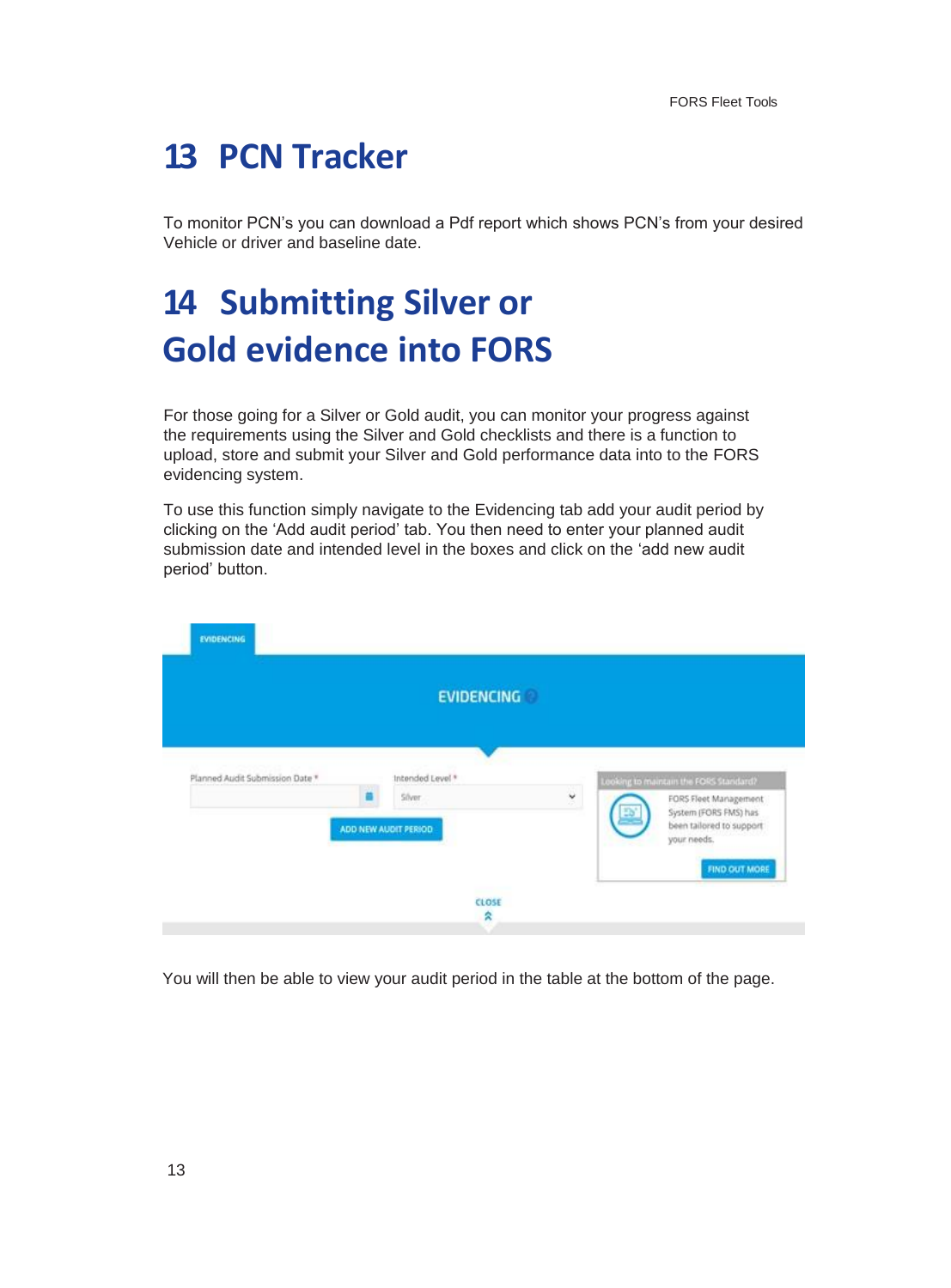| Page Length<br>10     | v               |                 | <b>AUDIT PERIODS</b> | Search           |             | SEARCH |
|-----------------------|-----------------|-----------------|----------------------|------------------|-------------|--------|
| <b>Intended Level</b> | <b>OC Count</b> | <b>End Date</b> | In Progress          | <b>Completed</b> |             |        |
| Silver                | ø               | 31-Mar-2019     | 0.00%                | 0.00%            | View        | Delete |
| Silver                | $0^\prime$      | 31-Mar-2019     | 0.00%                | 0.00%            | View        | Delete |
| Silver                | 0               | 30-Apr-2019     | 0.00%                | 0.00%            | View.       | Delete |
| Silver                | Ö               | 31-Mar-2019     | 0.00%                | 0.00%            | View        | Delete |
| Silver                | ö               | 30-Nov-2019     | 0.00%                | 0.00%            | View        | Délete |
| Silver                | ö               | 30-Nov-2019     | 0.00%                | 0.00%            | View        | Delete |
| Gold                  | 0               | 30-Apr-2019     | 0.00%                | 0.00%            | View        | Delete |
| Gold                  | Û.              | 30-Apr-2019     | 0.00%                | 0.00%            | View        | Delete |
| Gold                  | Ō               | 30-Apr-2019     | 0.00%                | 0.00%            | View        | Delete |
| Silver                | 0               | 12-Nov-2019     | 0.00%                | 0.00%            | <b>View</b> | Delete |

#### The table will indicate:

- The intended level (Silver or Gold)  $\bullet$
- $\bullet$ Operating centre count
- $\bullet$ End date
- % of evidencing in progress  $\bullet$
- % of evidencing completed  $\bullet$

Once you are ready to begin to add data click on the view button appropriate to your audit and you will see a list of relevant Silver or Gold requirements.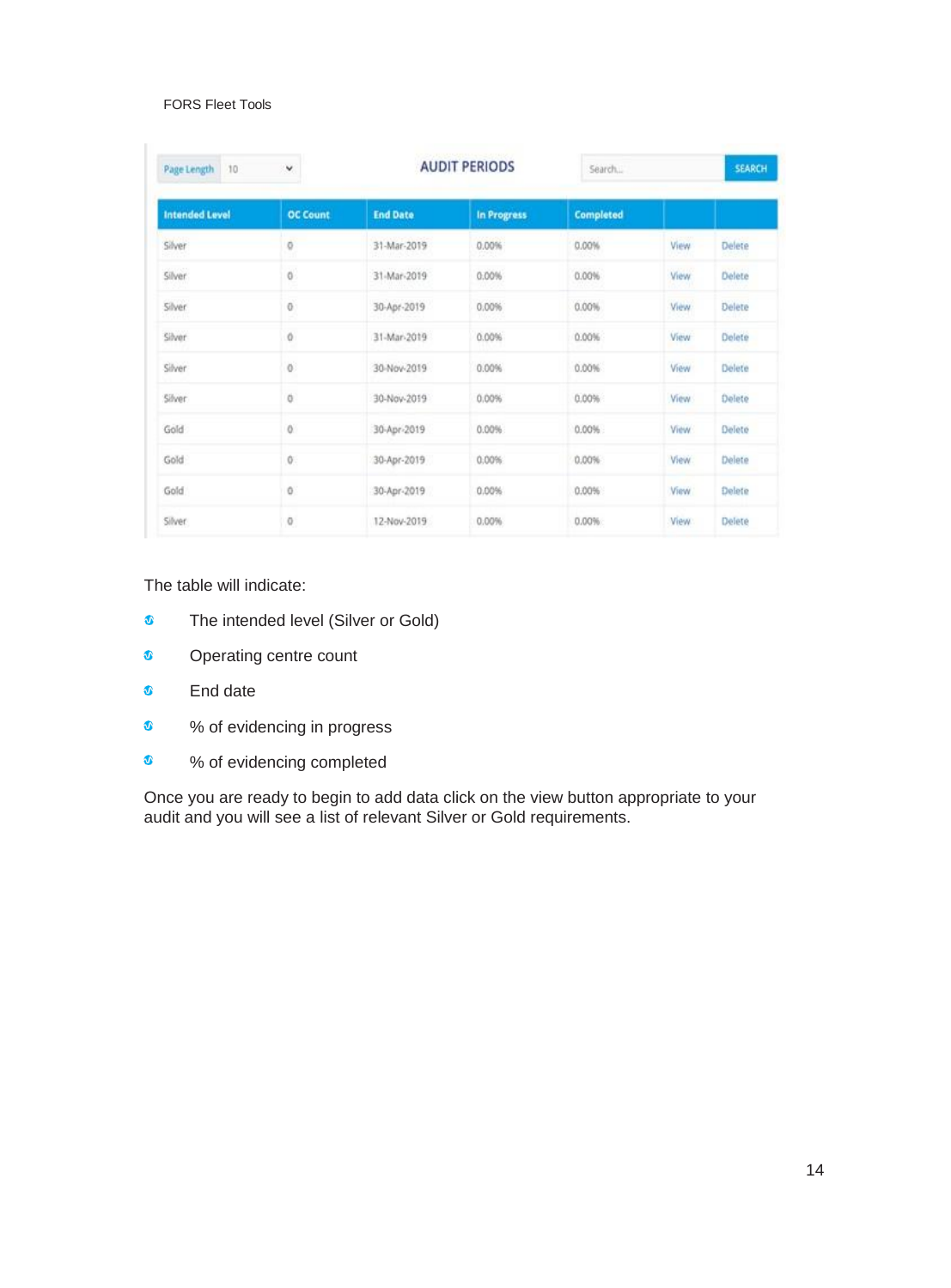| S1. Maintain FORS Bronze                   |   |
|--------------------------------------------|---|
| O S2. Operational Improvement              |   |
| O S3. Audible warning systems              | ٠ |
| O S4. Blind-spot Minimisation              |   |
| O S5. Vulnerable Road User Safety Training | ¥ |
| O S6. Performance Data                     |   |
| O S7. Fuel and Emissions                   |   |
| O SB. Road Risk                            |   |

By clicking on each requirement, you will be able to begin to populate these fields.

| S1. Maintain FORS Bronze                                                                                                                                                                                                                                                | ÷                                                                                                                                                                                                                              |
|-------------------------------------------------------------------------------------------------------------------------------------------------------------------------------------------------------------------------------------------------------------------------|--------------------------------------------------------------------------------------------------------------------------------------------------------------------------------------------------------------------------------|
| O S2. Operational Improvement                                                                                                                                                                                                                                           |                                                                                                                                                                                                                                |
| Requirement:<br>Fleet operators shall demonstrate that senior management reviews and decisions result in the development of the business and that such changes themselves are reviewed.<br>Purpose:<br>To ensure the continuing operational improvement of the business |                                                                                                                                                                                                                                |
| Demonstration:                                                                                                                                                                                                                                                          | Fleet operators shall show evidence of effective management to develop the business, not just numing the day to day operation. This may be through indicating review recommendations that have been actioned or other evidence |
| strategic decision making from senior management and monitoring of actions. This may follow procedures in any existing robust quality management system.<br>targeted training etc.                                                                                      | Evidence of decisions made to improve the business may include the provision of more efficient equipment or vehicles, increasing operational safety through the introduction of better working practices, developing a strateg |
| Evidence Description                                                                                                                                                                                                                                                    | Document Upload                                                                                                                                                                                                                |
|                                                                                                                                                                                                                                                                         | ±Upload<br><b>Browse</b><br><b>Uploaded Documents</b>                                                                                                                                                                          |
| Requirement Status                                                                                                                                                                                                                                                      |                                                                                                                                                                                                                                |
| In Progress                                                                                                                                                                                                                                                             |                                                                                                                                                                                                                                |
| Notes                                                                                                                                                                                                                                                                   |                                                                                                                                                                                                                                |
|                                                                                                                                                                                                                                                                         |                                                                                                                                                                                                                                |
| <b>Ei Save</b>                                                                                                                                                                                                                                                          |                                                                                                                                                                                                                                |
| Useful Resources:                                                                                                                                                                                                                                                       |                                                                                                                                                                                                                                |
|                                                                                                                                                                                                                                                                         |                                                                                                                                                                                                                                |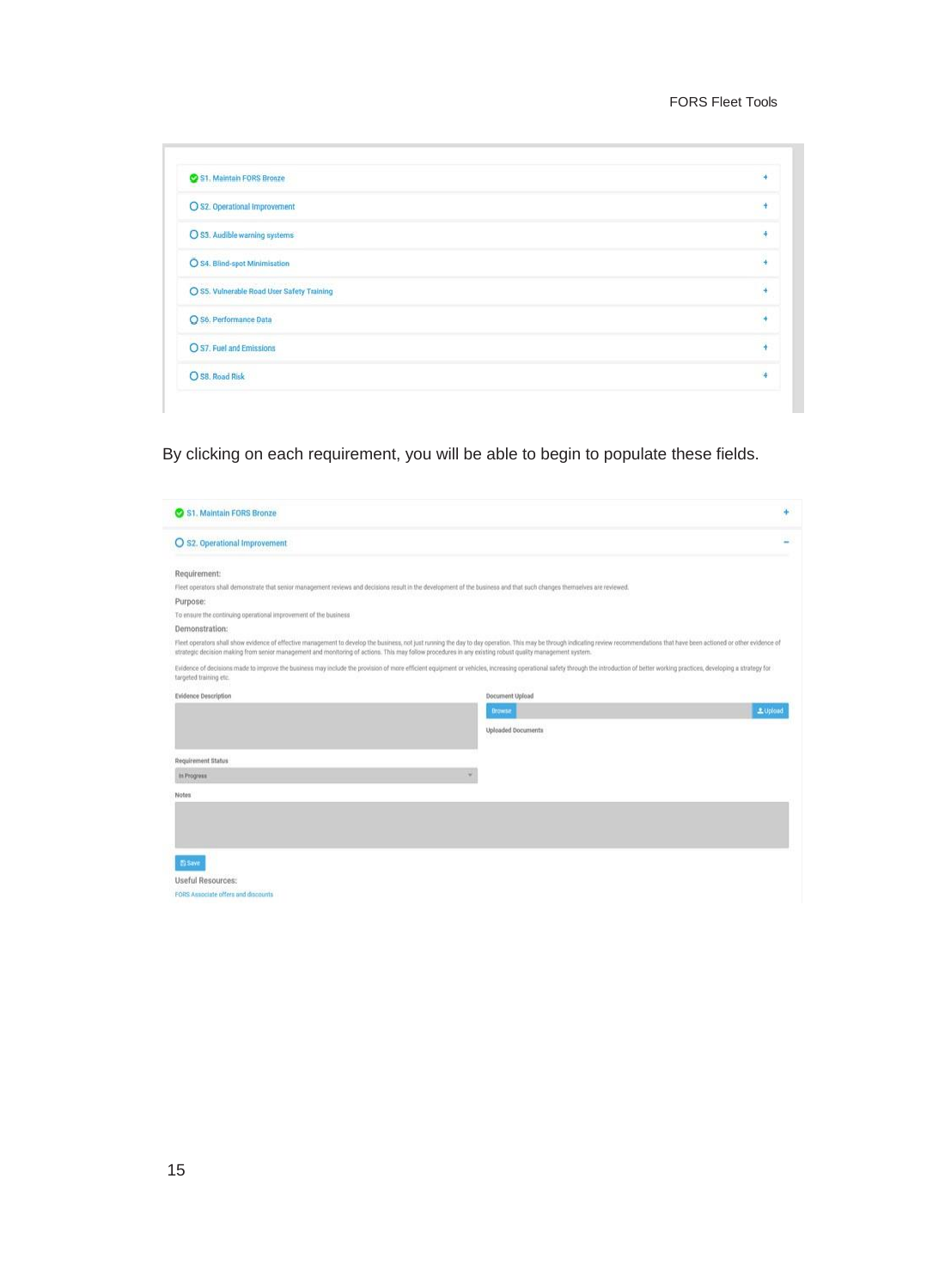Once each relevant section of the worklist has been populated you will need to select the 'completed' button on the 'Requirement Status' drop-down box. Once this is complete a green tick will appear to show it is marked as complete.

| S1. Maintain FORS Bronze                                                                                                                                                                                                                                                                                           |                          |
|--------------------------------------------------------------------------------------------------------------------------------------------------------------------------------------------------------------------------------------------------------------------------------------------------------------------|--------------------------|
| André Carlos de Maria de la filla de la companya de la consecuencia de la consecuencia de la consecuencia de l<br>Carlos de la consecuencia de la consecuencia de la consecuencia de la consecuencia de la consecuencia de la co<br>O S2. Operational Improvement<br>THE PRODUCT OF VIOLENCE IN THE REAL PROPERTY. | $\overline{\phantom{a}}$ |

Following this you will need to press the 'submit' button at the top of the screen to send the performance data directly to the FORS evidencing system. This will start a new application in the FORS evidencing system and prepopulate the relevant fields with performance data.

| Return to Evidencing                                                                | Submit                                                                                               | Export Data |
|-------------------------------------------------------------------------------------|------------------------------------------------------------------------------------------------------|-------------|
|                                                                                     | Please ensure your vehicle count matches FORS Online, if it doesn't please contact the FORS helpdesk |             |
| Silver Application further information - https://www.fors-online.org.uk/cms/silver/ |                                                                                                      |             |
|                                                                                     |                                                                                                      |             |
| S1. Maintain FORS Bronze                                                            |                                                                                                      | ä,          |
| O S2. Operational Improvement                                                       |                                                                                                      | ă.          |
| O S3. Audible warning systems                                                       |                                                                                                      | ٠           |
| O S4. Blind-spot Minimisation                                                       |                                                                                                      |             |

Now that your Vehicle Safety Equipment, Fuel, PCN and incident data, notes and attachments have been sent to the FORS evidencing system; you will now need to check this data in the newly created application in the FORS evidencing system to ensure that is correct. There is a link at the top of the page which will take you to your application in the FORS evidencing system.

Please note that by submitting evidence via FORS Fleet tools you are not completing your actual FORS application, you will still need to login to the FORS evidencing system, review all data and complete additional information requested.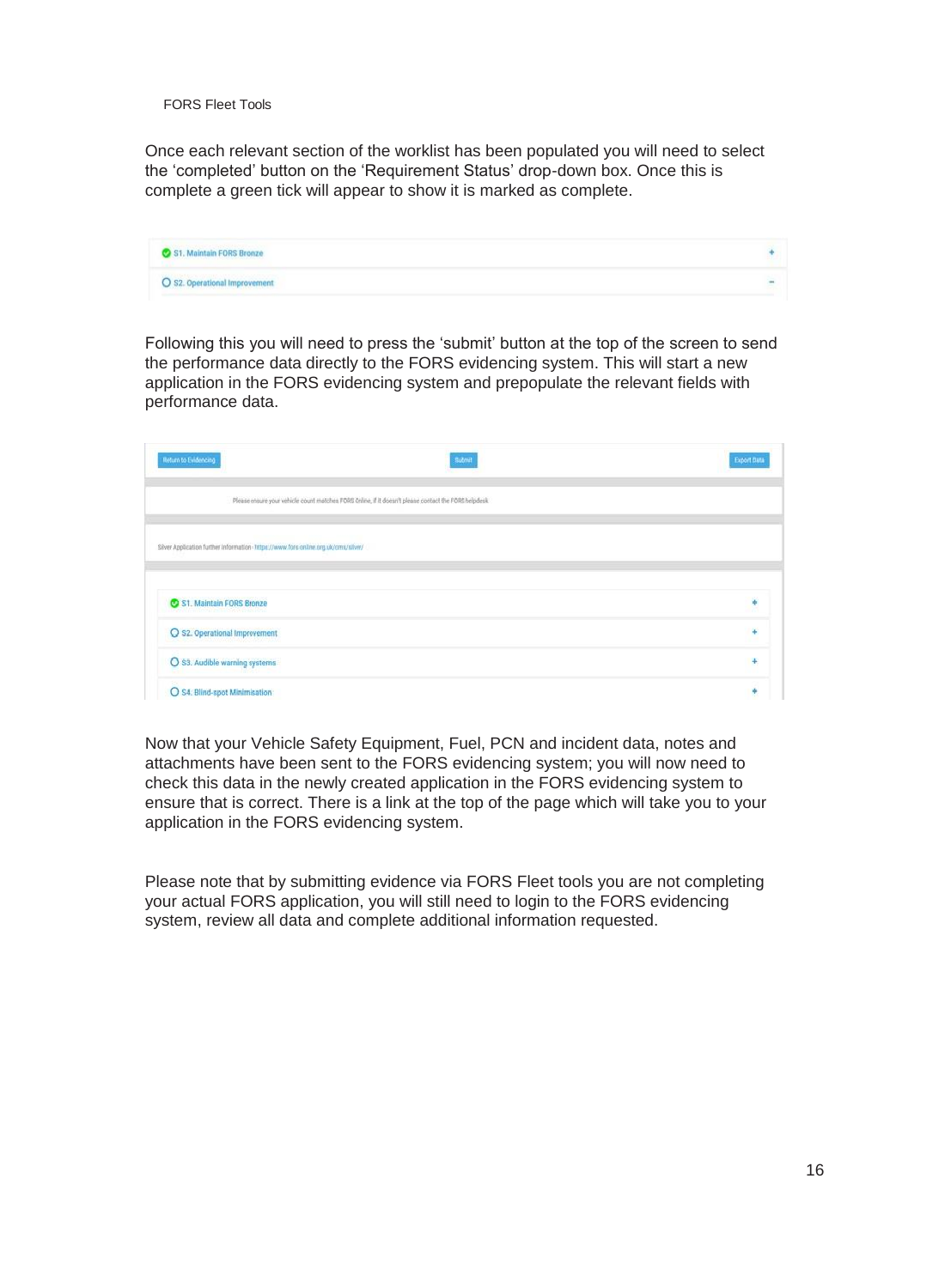#### <span id="page-20-0"></span>**15 Import existing data**

You can upload existing data in Excel format from the FORS Performance Management System into the FORS Fleet Tools. You can upload the required data by pressing the 'browse' button, selecting the required file and then pressing the blue 'upload' button.

Please note only existing data from the FORS Performance Management System can be imported into the FORS Fleet Tools, all other existing data from PCN and incident trackers needs to inputted manually.

| <b>FORS</b><br>FLEET OPERATOR                                                                       |                    |  | RETURN TO FORS WEBSITE<br><b>SECTION:</b> Data Import | Logout<br>v |
|-----------------------------------------------------------------------------------------------------|--------------------|--|-------------------------------------------------------|-------------|
| <b>IMPORT</b>                                                                                       |                    |  |                                                       |             |
|                                                                                                     | <b>DATA IMPORT</b> |  |                                                       |             |
|                                                                                                     |                    |  |                                                       |             |
| If you have downloaded your current data from Performance Management System you can upload it here. |                    |  |                                                       |             |
| Browse                                                                                              | LUPLOAD            |  |                                                       |             |
|                                                                                                     |                    |  |                                                       |             |

For further help and information please call the FORS helpline on 08448 09 09 44 or by emailing [enquiries@fors-online.org.uk](mailto:enquiries@fors-online.org.uk)